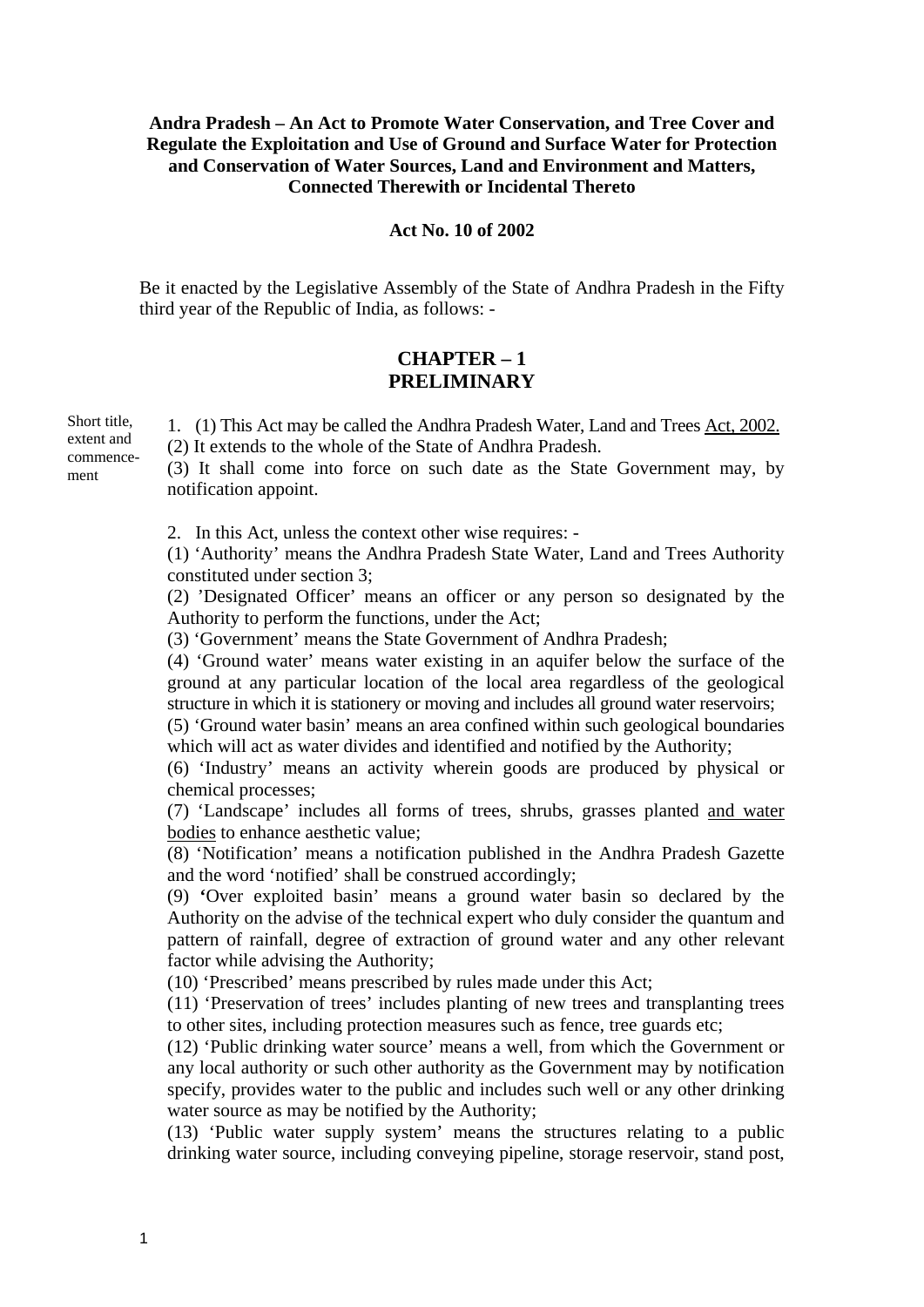cistern, hand pump, power pump and all other materials connected thereto through which water is supplied for drinking purpose;

(14) 'Sink' with all its grammatical variations and cognate expressions in relation to a well includes any drilling, boring or digging of a new well or deepening carried out to an existing well;

(15) 'State' means the State of Andhra Pradesh;

(16) 'Surface water' means water occurring on the land surface in ponds, lakes, streams and rivers;

(17) 'Technical Officer' means a subject specialist so designated by the Authority to give advice on technical matters;

(18) 'To fell a tree' includes burning, cutting, debarking, girdling and release of harmful chemicals and such other operations which cause damage to any part of the tree;

(19) 'Tree' means any woody plant, whose branches spring from and are supported upon a trunk or body and whose trunk or body is not less than 5.5 cm. in diameter and is not less than one metre in height from the ground level; and includes young saplings and seedlings etc., which are planted at sites;

(20) 'Urban Area' means a development area declared as such under the Andhra Pradesh Urban Areas (Development) Act, 1975 or a Municipal Corporation constituted under the Andhra Pradesh Municipal Corporations Act, 1994 or the Hyderabad Municipal Corporations Act, 1955 or a Municipality or a notified area committee constituted under the Andhra Pradesh Municipalities Act, 1965 and includes such town or village or area declared to be an Urban area for the purpose of this Act, by a notification, by the Government;

(21) 'Water shed' means an area confined within the topographic water divide line as identified and notified by the authority \*\* \*\* from time to time for the purposes of this Act.

(22) 'Well' means a well sunk for the search and extraction of ground water and includes a dug well, bore well, dug-cum-bore well, tube well, and filter point;

(23) Words and expressions used in this Act, but not defined herein shall have the meanings assigned to them in the relevant Acts.

# **CHAPTER – 2 CONSTITUTION OF ANDHRA PRADESH WATER, LAND AND TREES AUTHORITY**

3. (1) As soon as may be after this Act is brought into force the Government shall, by notification with effect from such date as may be specified therein constitute an authority called the Andhra Pradesh State Water, Land and Trees Authority.

Constitution of Water, Land And Trees Authority

(2) The Authority shall consist of, -

| (a) | Minister, Panchayat Raj, Rural Development    | Ex-Officio     |
|-----|-----------------------------------------------|----------------|
|     | and Rural Water Supply or any other Minister, | Chairperson    |
|     | nominated by the Chief Minister.              |                |
| (b) | Three Members of the State Legislative        | Ex-Officio     |
|     | Assembly, nominated by the Government         | <b>Members</b> |
|     | out of which one shall be from the main       |                |

opposition political party.

(c) Chief Secretary to the Government. Vice Chairperson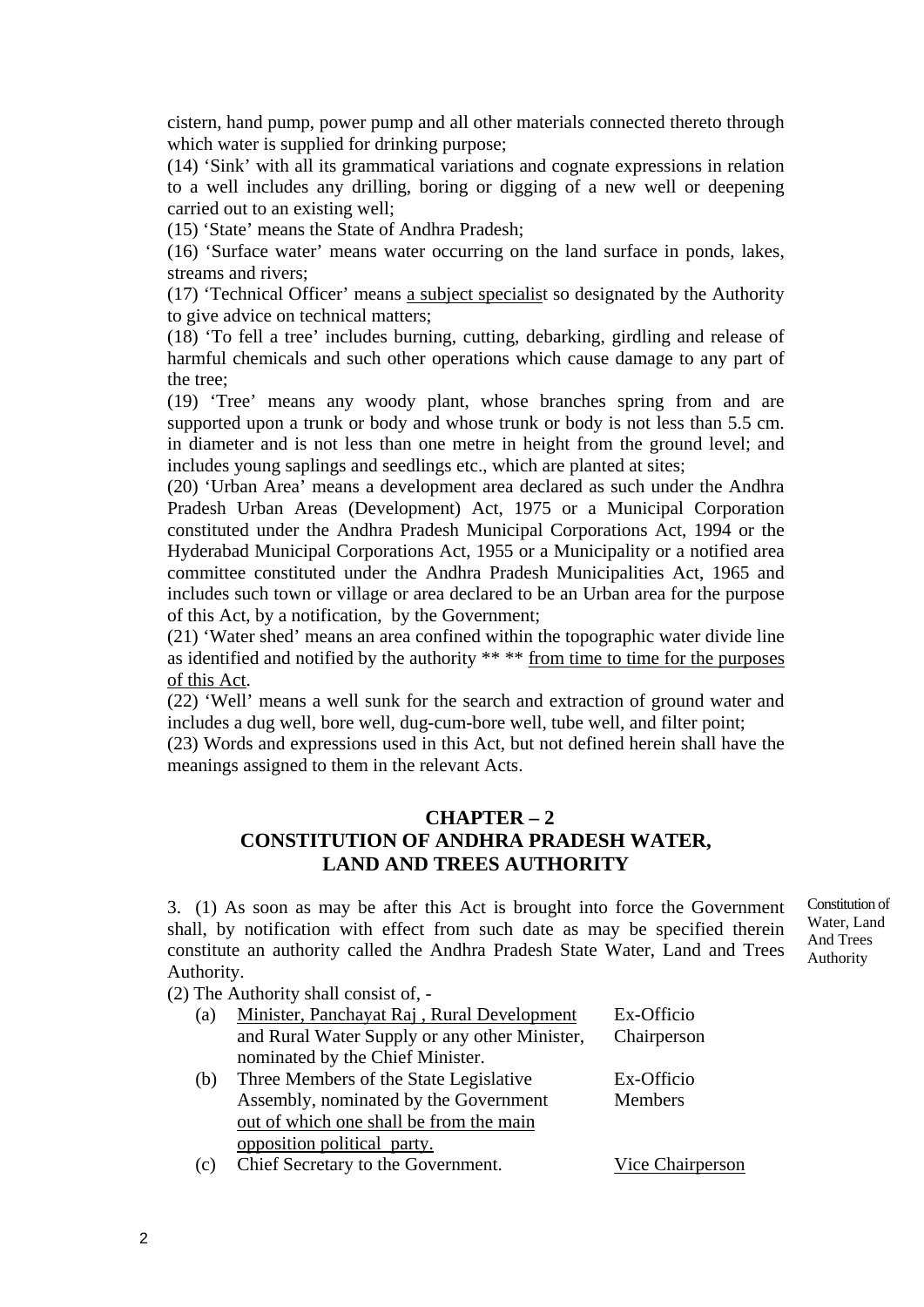| (d) | Secretary to the Government in charge    | Ex-Officio     |
|-----|------------------------------------------|----------------|
|     | of Agriculture.                          | Member         |
| (e) | Secretary to the Government in charge of | Ex-Officio     |
|     | Irrigation and Command area Development. | Member         |
| (f) | Secretary to the Government in charge    | Ex-Officio     |
|     | of Municipal Administration.             | Member         |
| (g) | Secretary to the Government in charge of | Ex-Officio     |
|     | Rural Water Supply.                      | Member         |
| (h) | Secretary to the Government in charge of | Ex-Officio     |
|     | Panchayat Raj                            | Member         |
| (i) | Secretary to Government incharge of      | Ex-Officio     |
|     | Environment, Forests, Science and        | Member         |
|     | Technology Department.                   |                |
| (i) | Vice Chancellor, Acharya N.G.Ranga       | Ex-Officio     |
|     | Agricultural University.                 | Member         |
| (j) | Three Professors of whom one each        | <b>Members</b> |
|     | from the faculties of Life Sciences,     |                |
|     | Earth sciences and Engineering and       |                |
|     | Technology from the Universities in the  |                |
|     | State nominated by the Government for    |                |
|     | a two year term by rotation.             |                |
| (k) | Three experts in the field of water and  | <b>Members</b> |
|     | soil conservation and economics          |                |
|     | nominated by the Government.             |                |
| (1) | Such other non-official persons not      | Members        |
|     | exceeding five in number who, in the     |                |
|     | opinion of the Government are            |                |
|     | interested in the conservation of        |                |
|     | natural resources of whom one each       |                |
|     | shall be from the Scheduled Tribes,      |                |
|     | <b>Scheduled Castes and Woman</b>        |                |
|     | respectively.                            |                |
| (m) | Secretary to Government incharge of      | Ex-Officio     |
|     | <b>Rural Development</b>                 | Member-        |
|     |                                          | Secretary      |

(3) The term of office of the nominated members except those nominated under clause (k) of sub-section (2) shall be such as may be prescribed.

(4) The members shall be entitled to such allowances as may be prescribed for attending the meetings of the authority or performing duties entrusted by the authority.

(5) The Government, may in consultation with the State Authority, constitute by notification, authorities at District and Mandal levels with such composition and to perform such functions in such manner as may be prescribed.

(6) The Authority constituted under sub- section (1) shall be a body corporate having perpetual succession and a common seal, with power to contract, acquire, hold and dispose of property, both movable and immovable and to do all things necessary for the purposes of this Act and may sue and be sued by the said name.

4. (1) The Authority shall meet at least once in three months at such place and time as the Chairman may decide. Meetings of the Authority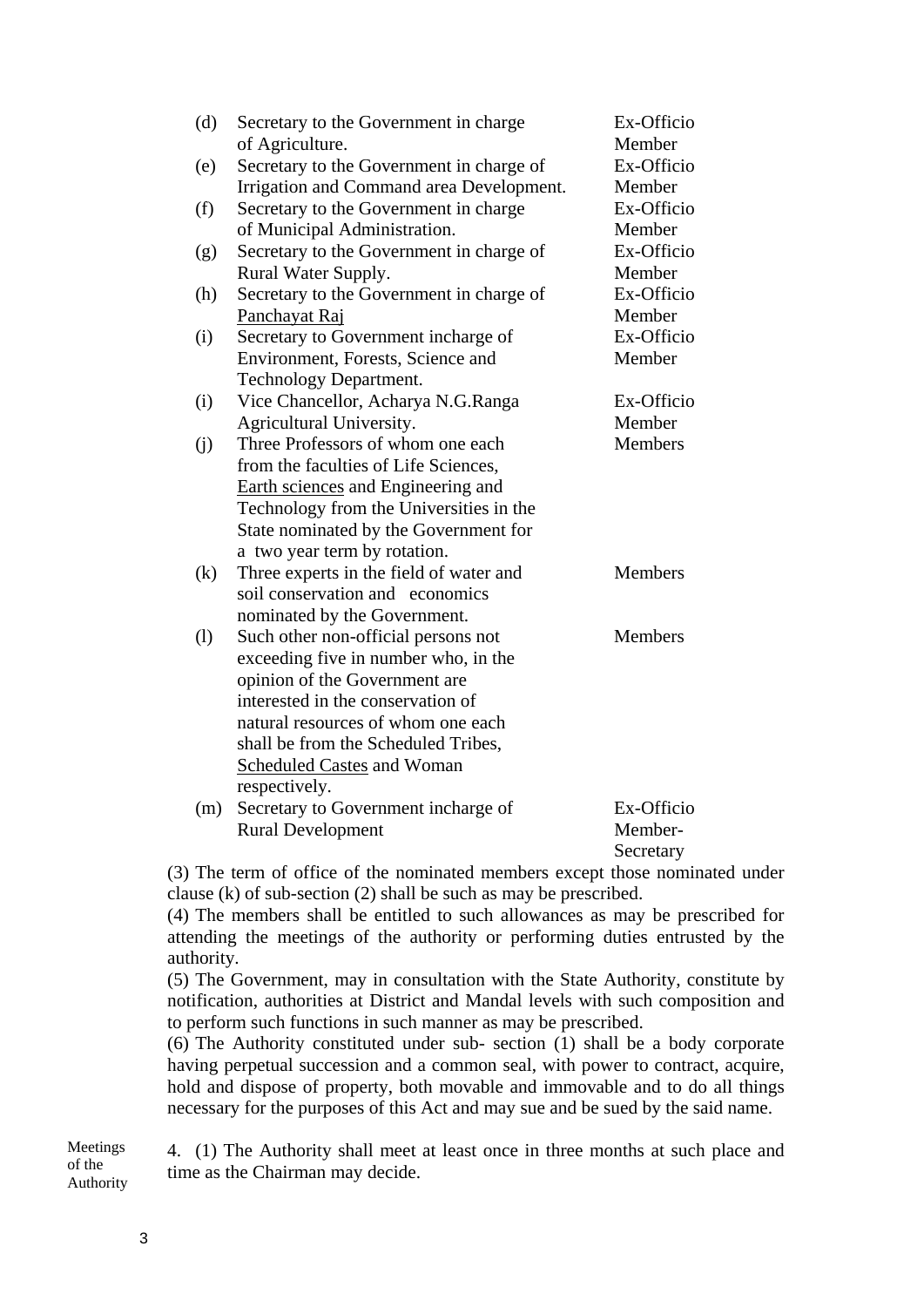|                             | <b>CHAPTER-3</b><br><b>GROUND WATER PROTECTION MEASURES</b>                                                                                                                                                                                                                                                                                                                                                                                                                                                                                                                                                                                                                                                               |  |
|-----------------------------|---------------------------------------------------------------------------------------------------------------------------------------------------------------------------------------------------------------------------------------------------------------------------------------------------------------------------------------------------------------------------------------------------------------------------------------------------------------------------------------------------------------------------------------------------------------------------------------------------------------------------------------------------------------------------------------------------------------------------|--|
| Delegation<br>of powers     | 7. The Authority may delegate any of their powers to the District level and<br>Mandal level authorities or any Department or Officer of the Government or Local<br>Bodies for the purpose of carrying out the provisions of this Act.                                                                                                                                                                                                                                                                                                                                                                                                                                                                                     |  |
|                             | advise the Government on the constitution and functions of the District<br>(h)<br>level and Mandal level Authorities.                                                                                                                                                                                                                                                                                                                                                                                                                                                                                                                                                                                                     |  |
|                             | advise on any other matter that may be referred to it by the Government;<br>(g)<br>and                                                                                                                                                                                                                                                                                                                                                                                                                                                                                                                                                                                                                                    |  |
|                             | advise on strengthening public participation in conservation of natural<br>(f)<br>resources from time to time in such a way that equity in access to water<br>in different basins, sub-basins and regions in the State is maintained;                                                                                                                                                                                                                                                                                                                                                                                                                                                                                     |  |
|                             | resources;<br>advise on economic measures to be taken by the Government as<br>(e)<br>incentives or disincentives relating to taxes, levies, fees or other charges<br>to promote conservation of **** natural resources;                                                                                                                                                                                                                                                                                                                                                                                                                                                                                                   |  |
|                             | advise the Government on the legislative and administrative measures to<br>(d)<br>be taken from time to time for the conservation of<br>** ** natural                                                                                                                                                                                                                                                                                                                                                                                                                                                                                                                                                                     |  |
| of the<br>Authority         | the authority shall perform the following functions, namely:-<br>promote water conservation and enhancement of tree cover in the State;<br>(a)<br>regulate the exploitation of ground and surface water in the State;<br>(b)<br>make regulations for the functioning of the authorities at District and<br>(c)<br>Mandal level constituted under the Act;                                                                                                                                                                                                                                                                                                                                                                 |  |
| Functions                   | 6. Subject to any special or general directions by the Government in this behalf,                                                                                                                                                                                                                                                                                                                                                                                                                                                                                                                                                                                                                                         |  |
| Officers<br>and<br>servants | 5. (1) The authority may designate such persons as designated officers for the<br>purposes of this Act in such manner and for such areas as may be prescribed.<br>(2) The authority may, from time to time, appoint such other officers and servants<br>subordinate to the designated officer, as may be required by way of deputation<br>from Government departments, or from Universities or on contract basis.<br>(3) The authority may also appoint such other officers to assist the State Authority<br>in such manner and for such purposes as may be prescribed.<br>(4) The conditions of appointment, service, and the powers and duties of such<br>officers shall be such as may be determined by the Authority. |  |
|                             |                                                                                                                                                                                                                                                                                                                                                                                                                                                                                                                                                                                                                                                                                                                           |  |
|                             | (2) The quorum to constitute a meeting of the authority shall be one third of the<br>total number of members.<br>(3) Save as otherwise expressly provided by or under this Act, the procedure for<br>the conduct of business at the meetings of the authority shall be such as may be<br>prescribed.                                                                                                                                                                                                                                                                                                                                                                                                                      |  |
|                             |                                                                                                                                                                                                                                                                                                                                                                                                                                                                                                                                                                                                                                                                                                                           |  |

8. (1) All ground water resources in the State shall be regulated by the Authority, subject to any general or special directions issued in this behalf by the Government. Registration of wells

(2) On and from the date of commencement of this Act, the owners of all the wells including those which are not fitted with power driven pumps and water bodies in the State, shall register their wells/water bodies with the Authority in such manner as may be prescribed.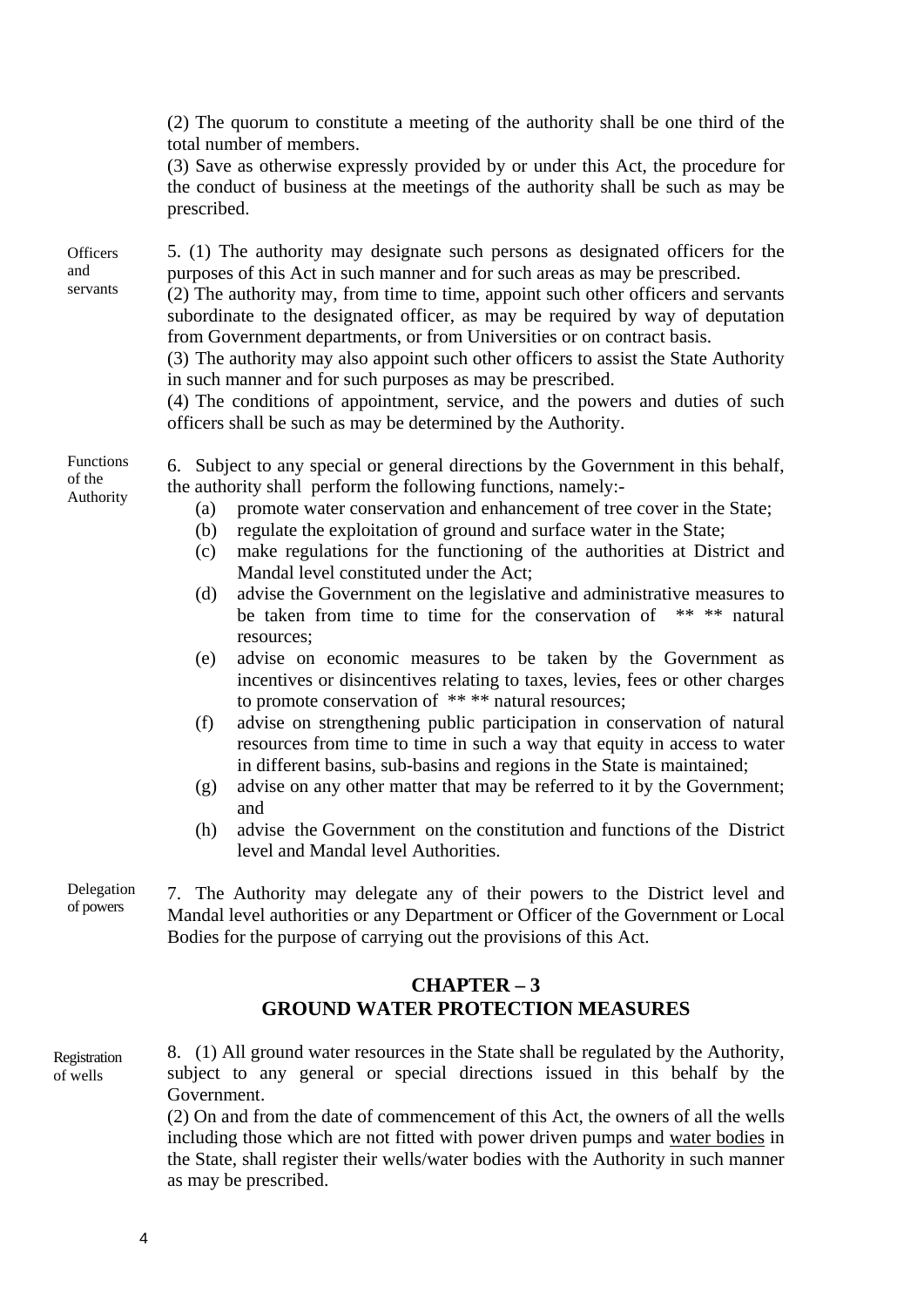Prohibition of water pumping in certain areas

9. (1) The Designated Officer, with the approval of the Authority, may prohibit water pumping by individuals, groups of individuals or private organizations in any particular area, if in his view such water pumping in such area is likely to cause damage to the level of ground water or cause deterioration or damage to natural resources or environment for a period of not more than six months which after review may be extended for a further period of not more than six months at a time.

Provided that no well shall be sunk in such areas as may be prescribed.

(2) The Authority may issue directions to APTRANSCO not to raise and collect electricity bills during stoppage of pumping of water in pursuance of order issued under sub-section(1) thereof.

10. (1) Notwithstanding anything contained in any law for the time being in force and having regard to the interests of the general public to have the supply of requisite quantity of water for drinking purposes from the public drinking water source, no person subject to sub- section (2) shall sink any well in the vicinity of a public drinking water source within a distance \*\* \*\* of two hundred and fifty meters in areas other than the areas covered under section 9 and sub-section (1) of section 11 thereof.

Provided that sinking of any well for public drinking purpose and hand pump for public or private drinking water purpose shall be exempted under this section.

(2) Any person, who intends to sink a well for purpose of irrigation or drinking or for any other purpose within a distance \*\* \*\* as specified under sub-section (1) of a public drinking water source, shall apply for permission to the Authority in such manner and on payment of such fee as may be prescribed:

Provided that in respect of sinking a well for the purpose of irrigation or drinking or for any other purpose and if such source is intended to be used with a power driven pump the person shall also obtain prior permission of the A.P.TRANSCO constituted under section 13 of the Andhra Pradesh Electricity Reform Act, 1998 in such manner as may be prescribed.

(3) The Authority within forty five days of receipt of an application under subsection (2), may, on the advice of the Technical Officer, for reasons to be recorded in writing, grant permission for the sinking of a well for irrigation or drinking water purpose, if it is satisfied that such sinking shall not adversely affect the public drinking water source or refuse to grant permission if such sinking affects such source adversely.

(4) Every permission granted under sub- section (3) shall be subject to the condition that the authority may for the reasons to be recorded in writing, by order, prohibit, restrict or regulate from time to time the extraction of water from such well if in its opinion it is necessary so to do in the public interest and also such other conditions and restrictions as may be prescribed.

11. (1) The Authority may on the advise of the technical expert, declare a particular ground water basin as over exploited for a period of not more than six months which, after review, may be extended for a further period of not more than six months at a time . Over Exploited areas

(2) For the purpose of sub-section (1), the technical officer shall take into consideration the quantum and pattern of rainfall, degree of extraction of ground water and any other relevant factor while advising the Authority.

Permission for well sinking near drinking water source

A.P. Act 30 of 1998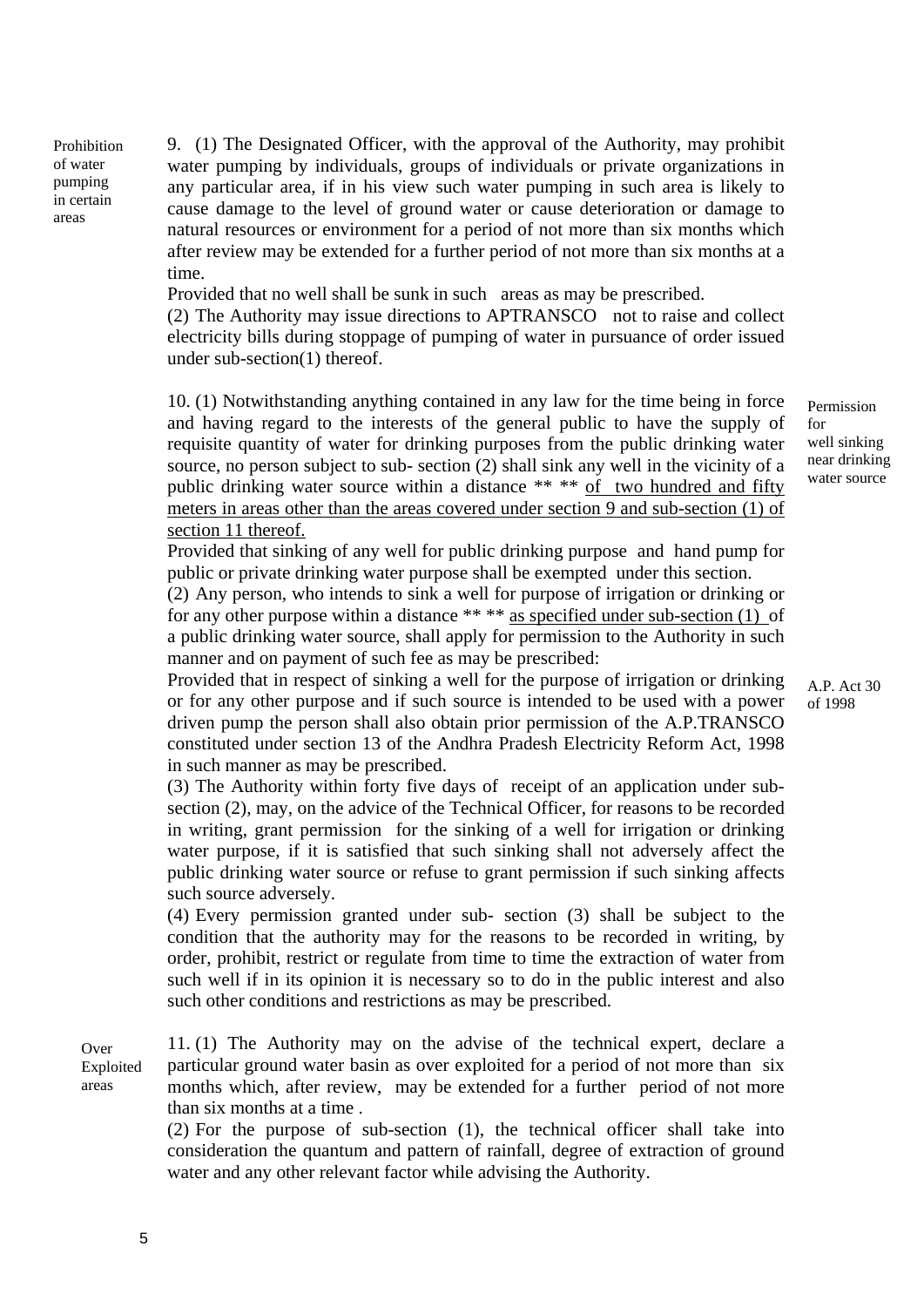(3) On and from the date of such declaration under sub-section.(1), no well shall be sunk in such areas except wells sunk for public drinking purposes or hand pump for public or private drinking water purpose.

(4) The authority may issue guidelines for improving the ground water by suitable measures in such over exploited ground water basins as declared under subsection (1) and such guidelines shall be followed by each individual or group of individuals or institution or organization or Government department or local body concerned as the case may be.

(5) The Authority may review from time to time the ground water and results achieved after taking the measures under sub-section(4) and it may revoke the declaration of over exploited basins as made under sub section. (1) and permit sinking of wells duly specifying the number of wells to be sunk, depth of the well, distance between two adjoining wells and other conditions as deemed fit after satisfying itself that such sinking shall not adversely affect the public drinking water source..

12. (1) Notwithstanding anything contained in any law for the time being in force the Authority may, on the advice of the Technical Officer, that any existing well is found to be adversely affecting any public drinking water source, after giving the owner a reasonable opportunity of being heard by an order, prohibit the extraction of water for commercial, industrial, irrigation or any other purposes from such well for a period of not more than six months which after review may be extended for a further period of not more than six months at a time.

Protection of public drinking water sources

Provided that irrigation well with standing crop shall be taken as last priority for such purpose.

(2) Notwithstanding anything contained in any law for the time being in force and in any other provisions of this Act, the Authority, on the advice of the Technical Officer that any existing well is found to be adversely affecting any public drinking water source and if such source cannot be adequately protected by action under sub- section (1) may after giving the owner of such well a reasonable opportunity of being heard, by an order require him to stop the extraction of water and close or seal off such well forthwith either temporarily or permanently.

(3) Whenever it is necessary to make an inquiry or examination in connection with the protection of a public drinking water source or with the maintenance of a public water supply system, the Authority or any officer duly authorised by it in this behalf may after giving prior notice to the owner or occupier of any land:-

a) enter upon such land as he may think necessary for the said purpose;

- b) undertake surveys or take water levels;
- c) conduct pumping tests and geophysical surveys;
- d) conduct well logging on the bore;
- e) install and maintain water levels recorded and water gauges on the well; and

f) do all such other things as may be necessary for pursuing such inquiry and examination;

(4) Notwithstanding anything contained in sub- sections (1), (2) and (3), the Authority may on the advice of the Technical Officer in any urban area, issue an order:-

a) Prohibiting extraction of water for sale from an

over exploited water source or aquifer or residential areas or in the recharge zones of residential areas depleting the public or private water sources and affecting the supply of water for domestic usage;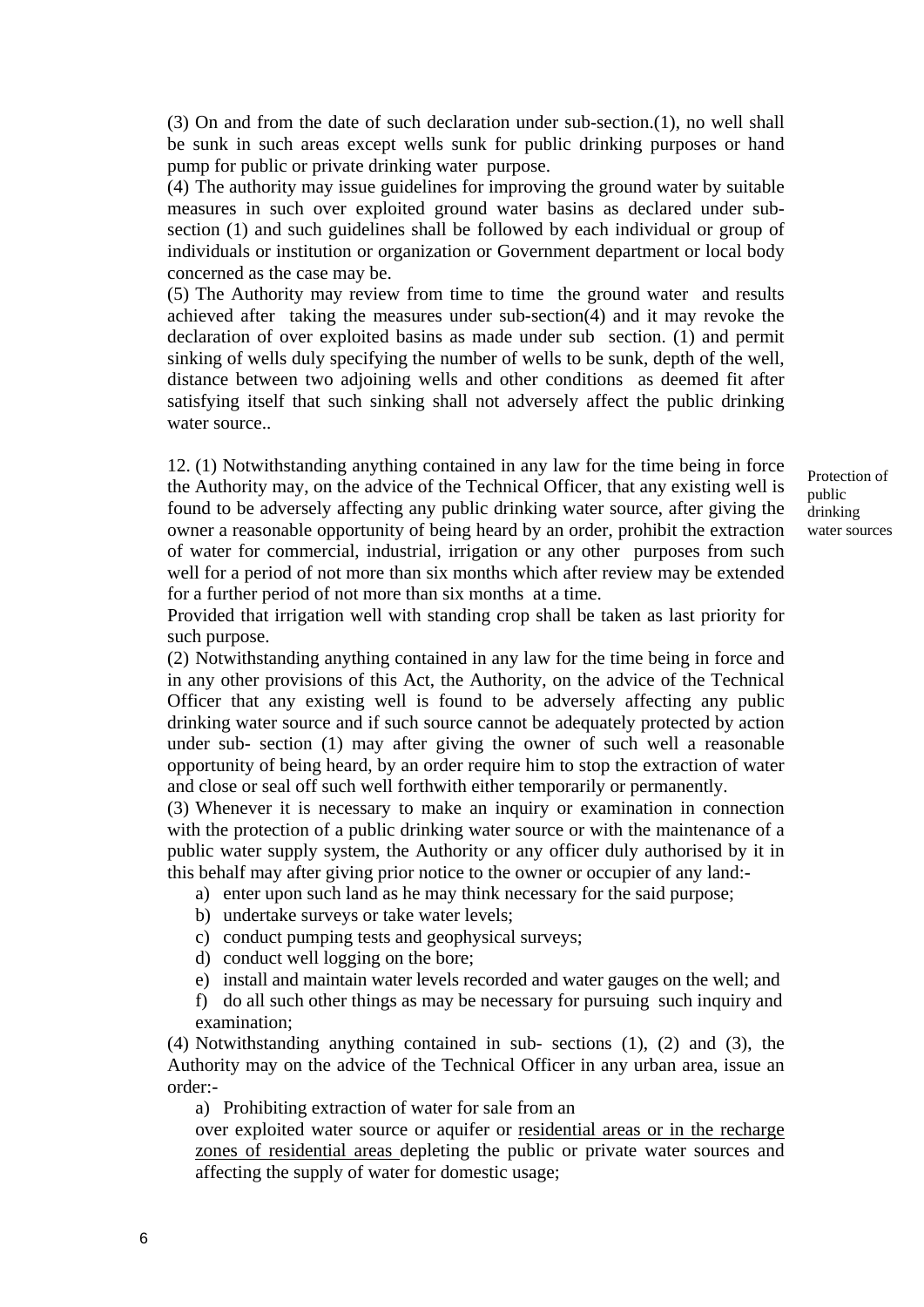b) Prohibiting the drawl of the ground water within the premises of multistoried buildings for sale of water outside the premises of such multi-storied building..

(5) The Authority may, on the consideration of the availability of drinking water, command any existing well in order to ensure supply of drinking water to the local population. For this purpose the Authority may take over the well for such period as deemed necessary subject to such conditions as the Authority may prescribe.

(6) The Authority may issue directions to the concerned including local bodies for preventing wastage of water from the public water supply system or public drinking water source.

(7) The Authority may issue directions by general or specific order to APTRANSCO not to raise and collect electricity bills during stoppage of pumping of water in pursuance of order issued under this section.

13. In order to curb unhealthy competition to tap water from deeper layers of ground water and to maintain ground water, the Authority may issue directions specifying the distance for sinking of wells from the existing well and depth for such sinking and such other conditions in areas other than overexploited ground water basins as declared under sub-section (1) of section 11, areas declared under section 9 and near drinking water sources as specified under sub-section (1) of section 10.

14. (1) Every rig owner shall register his machinery with the Authority in such manner and on payment of such fee as may be prescribed.

(2) Every rig owner or operator shall follow the instructions issued by the Authority from time to time.

15. (1) Wherever it appears to the Authority that any well has been sunk or is being sunk or water has been extracted or is being extracted in contravention of any of the provisions of this Act**,** the Authority or any officer duly authorised by it in this behalf, may enter upon that land, remove obstruction, if any, close the pumping of the water, disconnect the power supply, seize any material or equipment used in connection with such extraction of water and take any such action, as may be required to stop such extraction and may by order require the owner or the person in possession of the well to close or seal off the well at his expense and in such manner as the Authority may specify in such order and such owner or person shall comply with such order.

(2) Where such owner or person fails to comply with any order made under subsection (1), the Authority may after giving such owner or person due notice in that behalf enter upon the land and close or seal off the well and the cost incurred thereof shall be recoverable from such owner or person as arrears of land revenue.

16. Where an order of permanently closing down or sealing off the well, which is giving substantial yield and which is really useful for irrigating any land or for an industrial use, is made under sub-section (1) or sub-section (2) or sub-section(5) of section 12, the Authority may on making such enquiry and requiring the owner to produce such evidence as he may deem necessary, make an order for payment of compensation which shall not be less than the market value of the well including the other expenditure incurred like energisation thereon and structure thereon and standing crop at the time of making such an order and with regard to

Distance and depth for sinking of wells

Registration of drilling rigs.

Closure of wells

Compensation for closed wells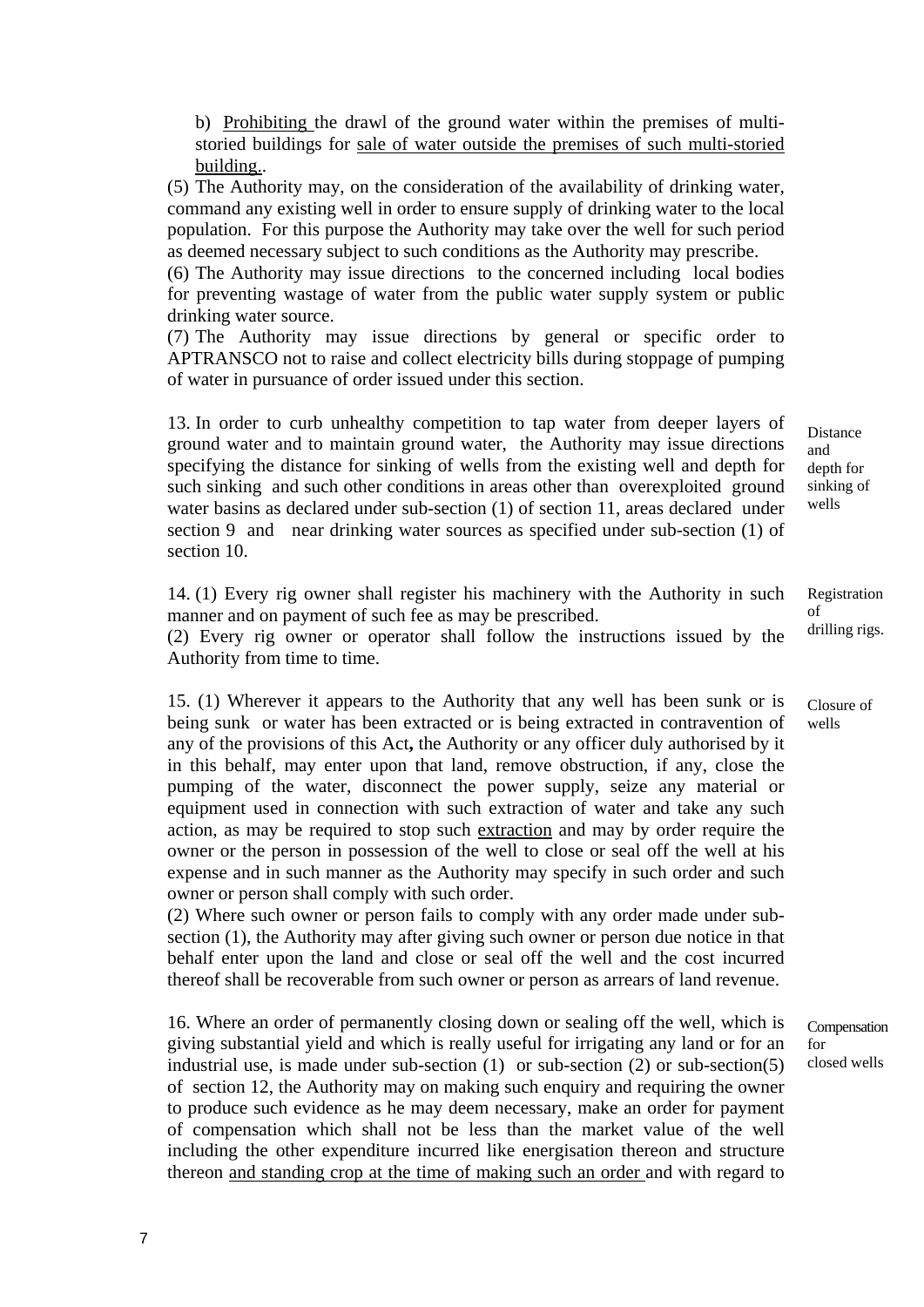the determination of compensation for the well situated in a land acquired shall apply the provisions of the Land Acquisition Act, 1894 in determining the market value of the well under this section:

Provided that, where an order under sub-section (1) or sub-section(2) or subsection (5) of section 12., relates to temporarily closing down or sealing off a well, water from which is used for the irrigated crops, standing at the time of making such an order, compensation for such crops shall be payable under this section:

Provided further that where by virtue of an order made under sub-section (1) or sub-section (2) or sub-section (5) of section 12, any well which is permanently closed or sealed off for any reason whatsoever, allowed to be opened for extracting water therefrom and any subsequent order made for permanently closing down or sealing off such well again shall not entitle the owner thereof, to claim compensation to such well.

Provided also that compensation shall not be paid in such cases of temporary or permanent closure of wells in pursuance of order passed under section 15.

17. (1) To improve the ground water resources, by harvesting and recharge , \*\* \*\* the Authority may issue guidelines for constructing appropriate rainwaterharvesting structures in all residential, commercial and other premises and open spaces having an area of not less than 200 square meters in the manner prescribed within stipulated period failing which the authority may get such rain water harvesting structure constructed and recover the cost incurred along with a penalty as may be prescribed.

Rain water harvesting structures

**Central** Act 1 of 1894

(2) Notwithstanding anything contained in the relevant laws the Municipal Corporation or Municipality or any other local Authority as the case may be, shall impose a condition for providing appropriate rain water harvesting structure and or roof top harvesting structures in the building plans in an area of not less than two hundred square meters, while according approval for construction and permanent water and electricity connection shall be extended only after compliance of the directions given in this regard.

(3) The Authority may issue guidelines to Municipal Corporations or Municipalities or any other local authorities in the state for providing incentives for constructing roof top harvesting structure

18. The Authority may formulate guidelines including suitable incentives for recycling and reuse of waste water by industrial, commercial users and local bodies and in the event of non-feasibility in the opinion of the Authority to install suitable recycling and reuse system , the Authority may levy appropriate charges. Provided that the Technical Officer may suggest appropriate measures for this purpose, which shall be adopted by the industry, commercial unit and local bodies concerned Re-use of water

<sup>19. (1)</sup> No ground water resources shall be contaminated in any manner by anybody including industrial, local bodies and aquaculture waste disposal. (2) Direct disposal of waste waters into the aquifers, is prohibited. Prohibition of water contamination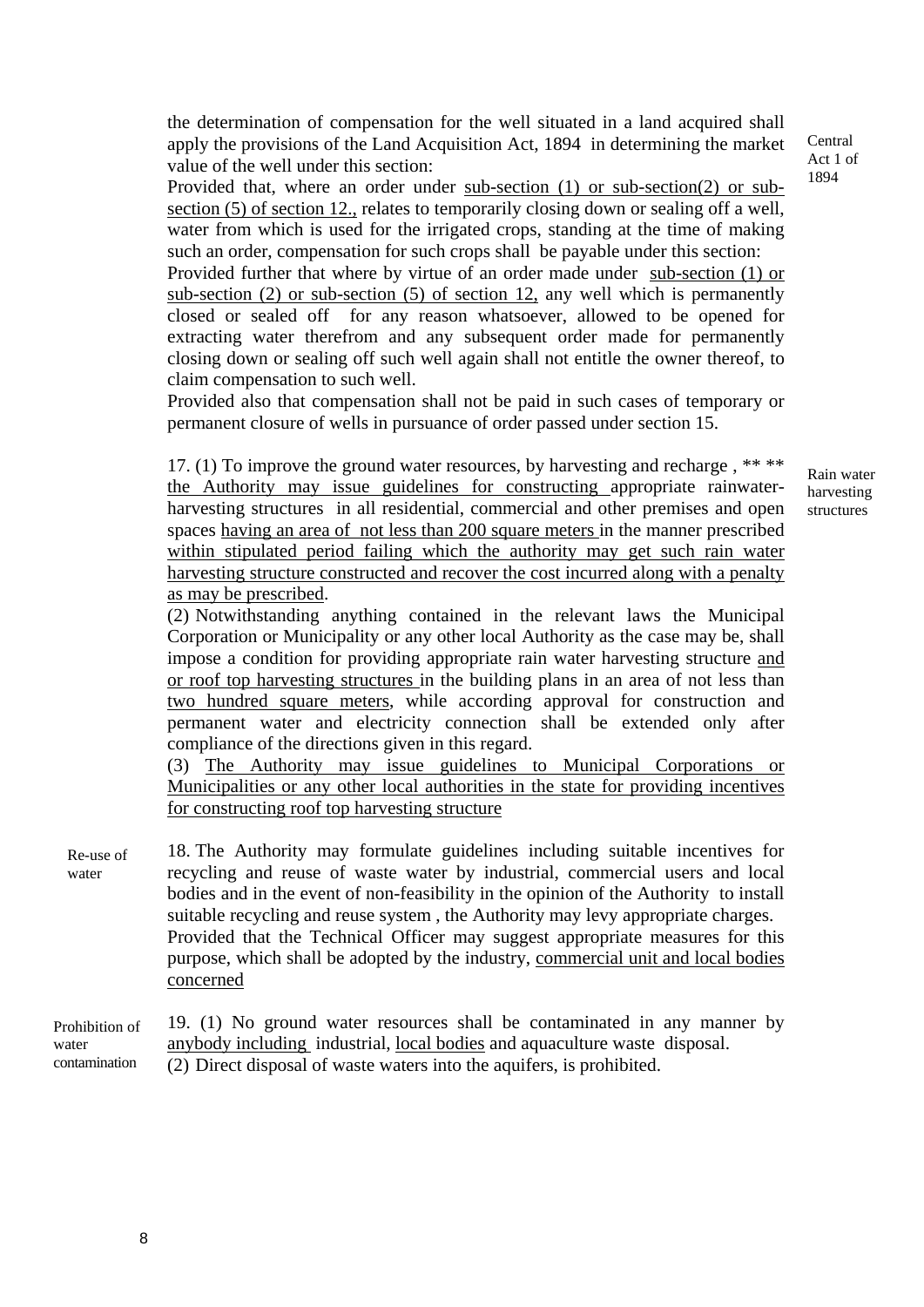# **CHAPTER – 4 SURFACE WATER PROTECTION MEASURES**

Land use and water quality

20. The Authority or any designated officer may direct the occupier of any land that land use shall be modified if the quality of the water coming from the land is not of acceptable quality compared to the prescribed standards

21. (1) To ensure that land and water use in the watersheds shall be conducive for efficient utilization of these resources as well as ground water recharge, the watershed committees shall adopt the measures as suggested by the officer concerned and \*\* the members of watershed committees shall be trained by the officer concerned and the members so trained shall in turn train the other farmers prior to signing of the Memorandum of Understanding.

(2) The officer concerned shall have the power to determine and recover investments made hereafter by way of fresh sanctions by the Government in the watersheds and in case of non-compliance with the provisions of the Memorandum of Understanding the amount due shall be recovered as if it were arrears of land revenue from the party found responsible

22. In Irrigation command areas, Water Users Associations shall ensure optimum use of surface and ground water and for this purpose the water users Associations shall adopt the measures suggested by the designated officer.

23. (1) The authority may notify water bodies like lakes, village ponds and minor irrigation tanks along with nalas (water course or drainage course) as heritage bodies and conservation areas to prevent conversion of their intended use and the authority shall take all measures to permanently demarcate the boundaries through the department of the Government or the organization concerned as per the memoirs of lakes / tanks / ponds / nalas (water course or drainage course) and shall take measures to evict and prevent encroachment. For this purpose, the Authority may give directions to the concerned department, agency, statutory body or official and upon such direction, the concerned department, agency, statutory body or official shall comply with such directions. The authority may also issue guidelines in this regard and the guidelines shall be complied with by all the concerned

(2) The designated officer shall have the power to prevent and remove encroachments into the demarcated area of the water body.

(3) No undesirable wastes including liquid wastes shall be allowed to be dumped in the water bodies by any person or organisation.

(4) The Authority shall in consultation with technical experts decide the permissible levels of pollutants which can be allowed into the water bodies.

(5) The designated officer shall have the authority to take required steps to prevent and control polluted water entering the water bodies.

24. (1) The designated officer may prescribe ceiling on water usage per unit of production by any industry or commercial unit. Ceiling on water usage

(2) The Authority may levy cess or surcharge on the water used for production activities.

Water use in water- sheds

Optimum use of surface and ground water

Protection of lakes, ponds and tanks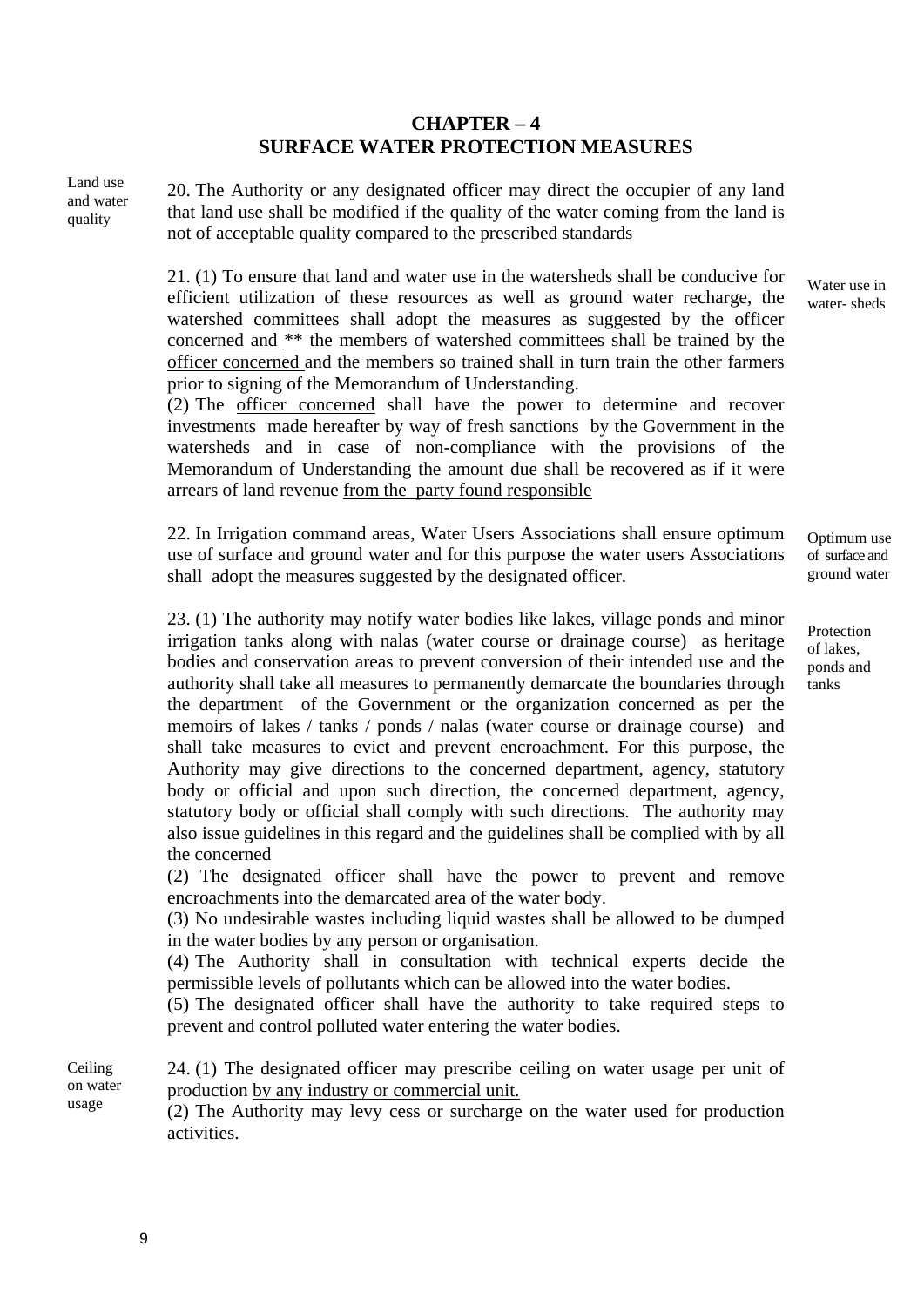25. The Authority shall have power to designate an officer to be incharge of the water bodies in the State, Municipal Corporations, Municipalities, urban areas or Gram Panchayats to ensure proper protection and conservation of the water bodies. Power to designate

26. The Authority may direct the water users associations to prevent and restore breaches to irrigation sources within a specified time and take up such measures through the officer concerned \*\* \*\*. Protection from breaches

27. The Authority may frame guidelines for sand mining from water bodies wherever such sand mining is environmentally harmful both in private and Government lands. Sand mining

> Provided that sand mining shall not be permitted in over exploited basins as declared by the Authority under sub-section (1) of section.11 of the Act.

## **CHAPTER-5 TREES**

Tree plantation in urban areas

28. (1) The Authority may direct that every Municipal Corporation or Municipality or any other Local Authority, as the case may be to insist for compulsory plantation with such number of trees and their maintenance as may be prescribed while according approval of building plans.

(2) The Authority may also direct the Municipal corporation or Municipality or the other Local Authorities, as the case may be, to designate an officer to be incharge of tree plantations in their respective areas.

(3) Tree plantation and landscaping shall be adopted in all public and private premises for which purpose Municipal Corporations or Municipalities or other local Authorities, as the case may be may issue directions to individuals, organisations or other persons for tree planting and landscaping in their premises. The directions issued shall be implemented by the individual, organisations or other persons within a period as may be prescribed failing which Municipal Corporations or Municipalities or other local Authorities, as the case may be, shall implement the directions and cost there of shall be recovered from the individual, organization or other persons along with a penalty as may be prescribed.

(4) Tree plantations in urban public areas and road margins shall be owned by the Municipal Corporation or Municipality or other Local Authority, as the case may be .

(5) No felling of the trees or branches is permitted without the prior permission of the designated officer. In case when a tree is to be felled, not less than two seedlings should be planted and when such planting is not possible, cost of raising seedlings and their maintenance shall be recovered from the concerned individual, organisation or other persons for raising plantations in public places.

(6) The Authority may issue suitable guidelines for planting, protection and maintenance of existing trees or landscape in public premises including public and private schools, colleges, Medical colleges, Engineering colleges and other institutions and the Head of the institution shall be made responsible for the same.

(7) The Authority may direct the Municipal Corporations or Municipalities or other local authorities, as the case may be, to take up plantation and maintenance of existing trees in all public places under control of such Municipal Corporations or Municipalities or local authorities concerned as the case may be.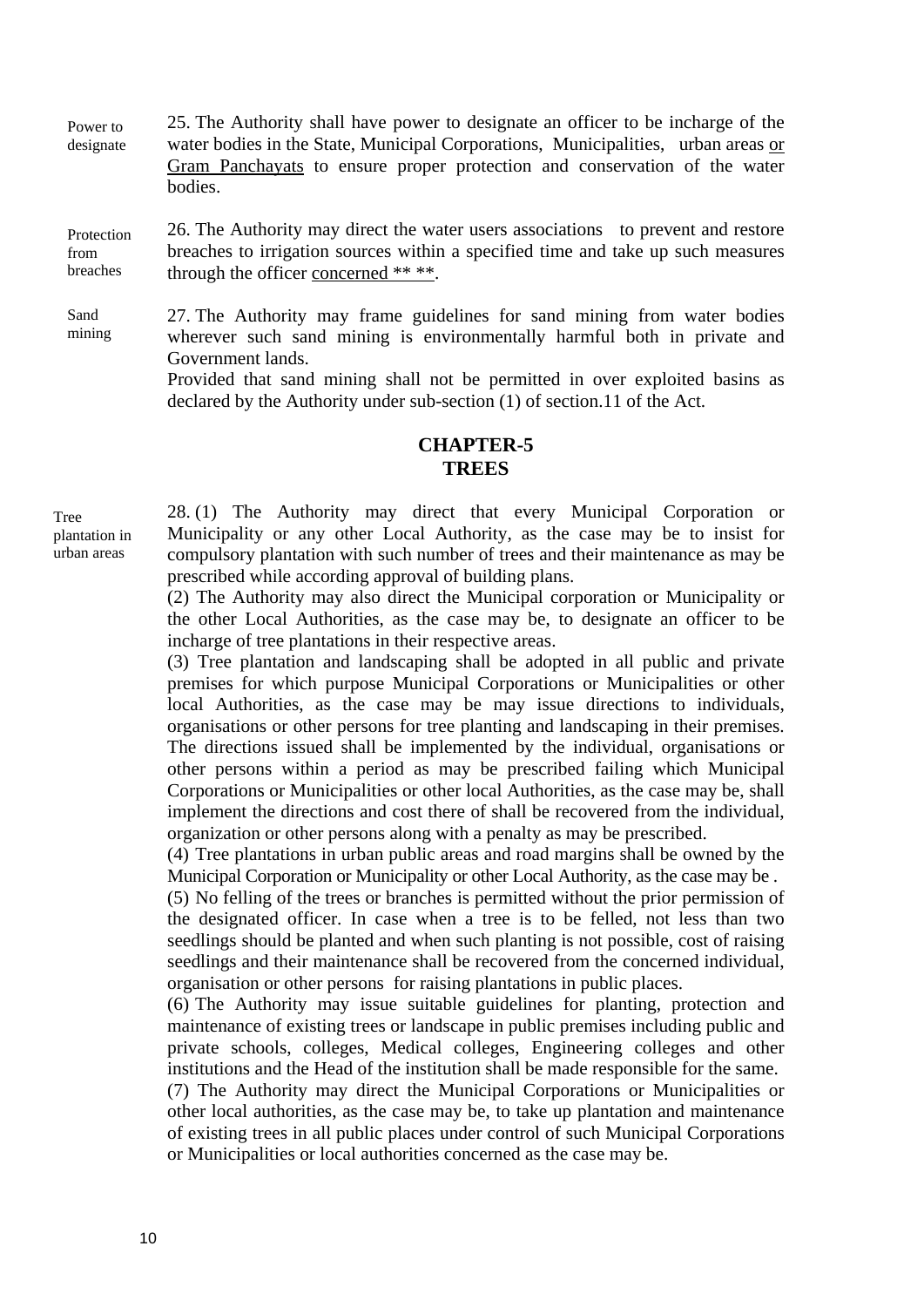29. (1) Any person, institution, organization or department, public or private, providing a public or private utility service including Roads and Buildings department, Energy department of the Government and Telecommunications Department shall ensure protection of trees and their branches while developing their infrastructure or carrying on their activities.

(2) Wherever laying of new roads or widening of roads involves cutting of existing tree, the Authority may issue suitable guidelines for protection of such tree growth as it deems fit.

30. (1) The authority may formulate guidelines for tree plantations along with the road margins, canal banks, tank-fore shores and water bodies.

Provided that the cost of plantation and further maintenance shall be included in the cost of formation of the roads, canals and tanks and suitable amount may be earmarked for plantation and protection of trees within any of the existing provisions for supervision or miscellaneous or unforeseen expenditure under all works estimates as prescribed.

(2) The Authority may direct the Local Authorities to ensure tree plantation in the fore shore areas of the open water bodies.

(3) All agricultural land owners except small and marginal farmers and wetland owners as determined by the Government shall plant trees in their land holding as prescribed by the Authority upto 5% of their total land holding and felling permission for trees shall be given only when the land owner plants trees in equal extent of land:

Provided that the area covered by the existing tree growth including fruit bearing horticultural crops shall be included while calculating the area under tree growth.

Provided further that suitable incentives, as may be prescribed, shall be given to the landowner who plants tree species in his total land holding.

(4) The government may constitute a committee for protection and maintenance of the plantations raised in the lands raised outside the forest and the said committee shall function as may be prescribed.

- 31. It shall be competent for the Authority to protect tree plantation by encouraging stall fed goat rearing and by rehabilitating the goat rearers in a phased manner. Sheep and goat farming
- 32. It shall be competent for the Authority to encourage all families especially living in the fringes of forest areas to acquire non-conventional energy devices in order to protect the trees. Tree protection in fringe areas

#### **CHAPTER-6 MISCELLANEOUS**

33. (1) Any person, aggrieved by any order made under any of the provisions of this Act may, within a period of 30 days from the date of receipt of the order by him, appeal to the Authority, if the order is made by any other officer. (2) On receipt of such appeal, the Authority shall after giving a reasonable opportunity to the appellant of being heard, pass such order as it may think fit. *Explanation*: For the purpose of this section, the expression 'person aggrieved' includes a Local Authority, the Panchayat Raj or Municipal Administrative Engineering Department, State Ground Water Department and any other agency Appeals

Protection of trees

Tree plantations by Government departments etc.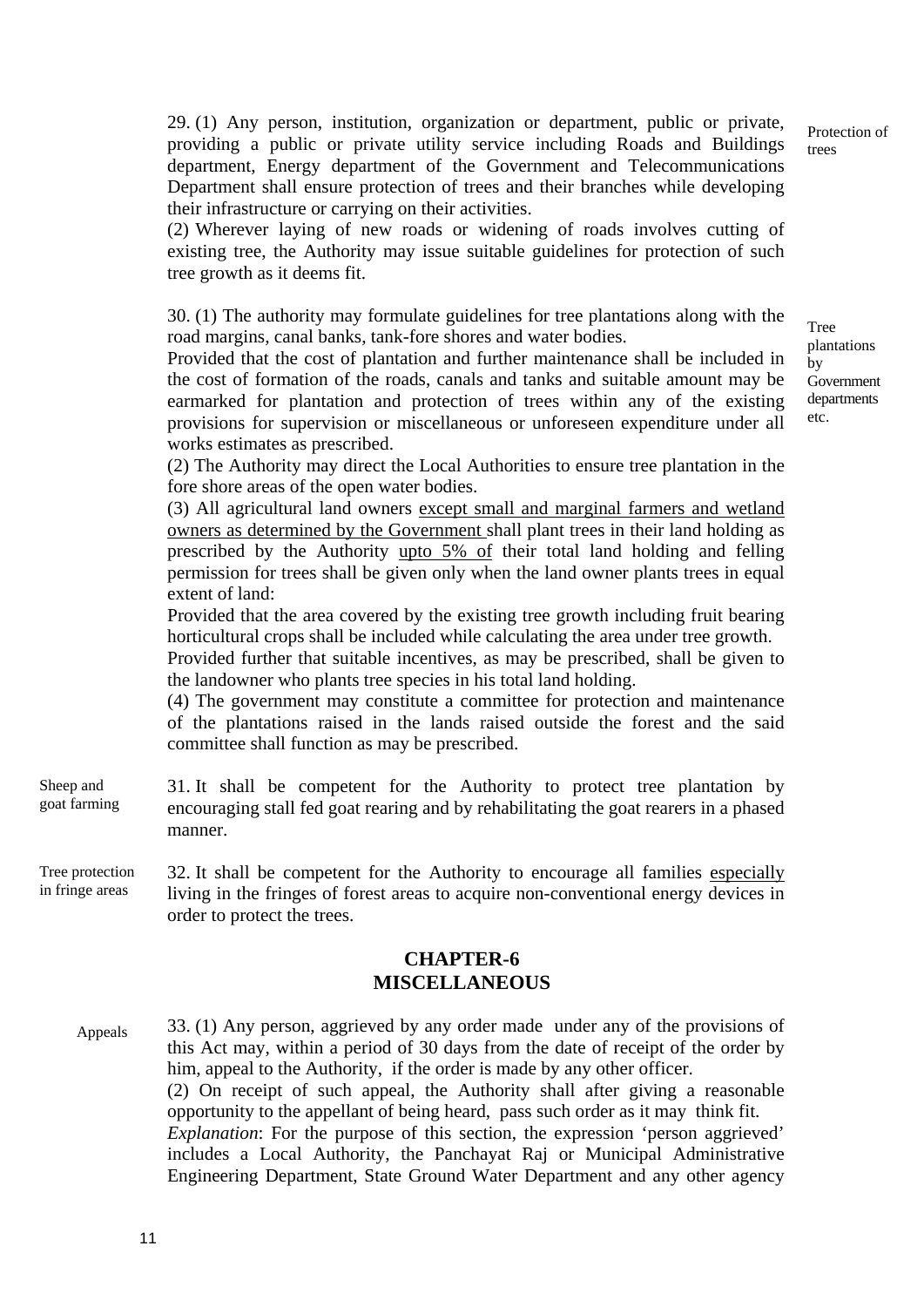or authority entrusted with the responsibility of supplying drinking water or protection of trees.

(3) Before passing an order in such appeal, the Authority shall obtain the opinion of the technical experts appointed by the Authority and shall take the same also into consideration.

(4) The technical expert shall forward his opinion within ten days from the date of receipt of a reference in that behalf by him and in the event of failure to furnish such opinion by the technical officer within ten days, the Authority or Designated officer may call the technical expert with the relevant records and pass appropriate orders as it deems fit.

(5) Save as otherwise provided in sub- section (1), every order made by the Authority in appeal or otherwise may be reviewed by the Government and the Government may advise the Authority to reconsider the order and upon such advise, the Authority may pass orders after reconsideration and such orders passed shall be final and binding and shall not be reviewed.

34. (1) No suit, prosecution or other legal proceedings shall lie against any public servant or person appointed or authorised under this Act, in respect of anything which is in good faith done or intended to be done under this Act or in pursuance of any order made or directions issued under this Act.

(2) No suit, prosecution or other legal proceedings shall lie against the Government or any officer of the Government for any damage caused or likely to be caused by any thing which is in good faith done or intended to be done under this Act or in pursuance of any order made or directions issued under this Act.

(3) Any action or act done by any public servant in the absence of good faith as determined by the Authority shall not be covered under the protection given under sub-sections (1) and section(2) and such public servant shall be deemed to be guilty of the offence and shall be liable to be proceeded against and punished accordingly.

35. (1) Whoever contravenes any of the provisions of this Act or obstructs any person in the discharge of his duties under this Act or contravenes any order or violates any rule made under this Act shall be punished with fine which shall not be less than one thousand rupees but which may extend to five thousand rupees Provided that the person responsible for abetment of such offence or connivance shall also be liable and punished accordingly.

(2) Whoever without any lawful authority damages, alters, pollutes or obstructs any part of a public water supply system or a water body, encroaches water bodies including tanks, lakes, ponds, nalas, (water course or drainage course), contaminates ground water in any manner by industrial and aquaculture waste disposal or directly disposes waste water into the aquifers shall be punishable with imprisonment for a term which shall not be less than one month but which may extend to six months or with fine which shall not be less than two thousand rupees but which may extend to fifty thousand rupees or with both in addition to that the cost of its repairs or remedying the same shall be recovered as an arrears of Land Revenue.

Provided that the Person responsible for abetment of such offence or connivance shall also be liable and punished accordingly.

Protection of action taken in good faith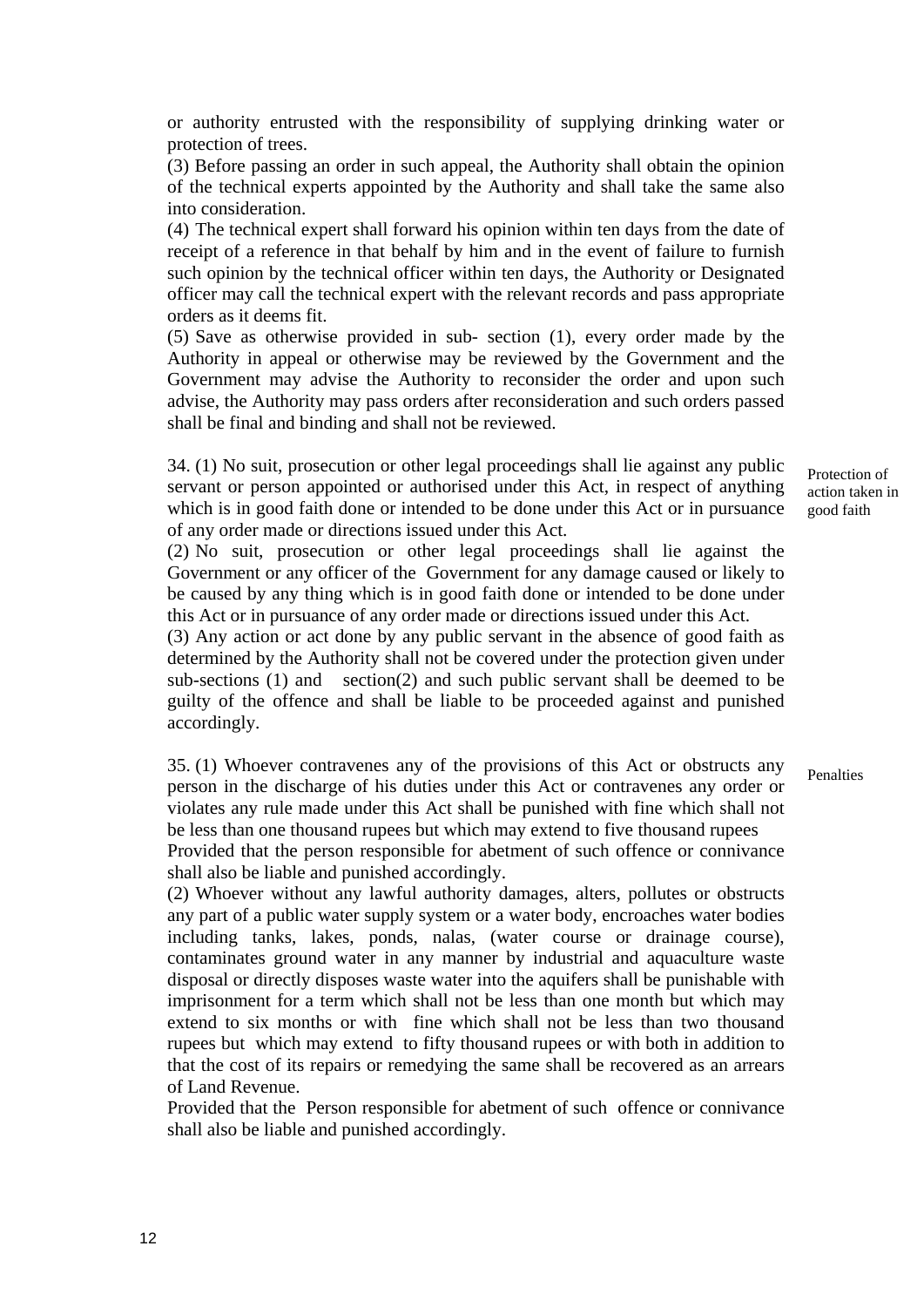(3) Whoever without any lawful Authority fells a tree shall be punishable with a fine which shall not be less than two times of the value of such tree but which may extend to five times of value of such tree.

Provided that the person responsible for the abetment of such offence or connivance shall also be liable and punished accordingly.

(4) In the case of a second or subsequent offence, the offender shall be punished with twice the amount of fine prescribed for such offence under sub- section (1) or sub- section (2) or sub- section (3), as the case may be.

Provided that the Person responsible for the abetment of such offence or connivance shall also be liable and punished accordingly.

36. (1) Subject to the rules, if any, made in this behalf, every notice or order issued under this Act, may be served either by tendering or delivering a copy thereof in person or by post to the person on whom it is to be served, or his authorised agent or if the service in the manner aforesaid cannot be made, by affixing a copy thereof at his last known place of residence or at such place of public resort in the habitation in which the structure, public drinking water source or well or water body or the tree to which the notice or order relates is situated. Service of notices

(2) No such notice shall be deemed void on account of any error in the name or designation of any person or in the description of any structure, public drinking water source or well or water body or the tree referred to therein unless such error has resulted in substantial injustice.

37. (1) Notwithstanding anything contained in the Code of Criminal Procedure, 1973, the Authority or the designated Officer or any officer authorized by the Government in this regard, as the case may be, may accept from any person who committed or who is reasonably suspected of having committed an offence punishable under this Act other than the offences punishable under sub-section (2) of section-35 of this Act, Compounding of offences

Central Act 2 of 1974

- (i) A sum of money as may be prescribed, by way of compounding of the offence.
- (ii) The Authority or designated officer or any other officer authorized by the Government in this regard, as the case may be, may reject to compound the offence for the reasons recorded in writing.
- (iii) The Authority or Designated Officer or any officer authorized by the Government in this regard, as the case may be, shall pass order to compound the offence or otherwise within a period as may be prescribed.

(2) On payment of the sum of money in accordance with sub- section (1), any person in custody in connection with the offence shall be set at liberty and no proceedings shall be instituted or continued against such person in any criminal court.

(3) The acceptance of the sum of money for compounding an offence in accordance with sub- section (1) by the authority or the designated officer shall be deemed to amount to an acquittal within the meaning of section 300 of the Code of Criminal Procedure, 1973.

38. (1) Where there is reason to believe that an offence has been committed in contravention of the provisions of this Act, any instrument, machinery or any other device, vehicles or other conveyance or any other moveable property used or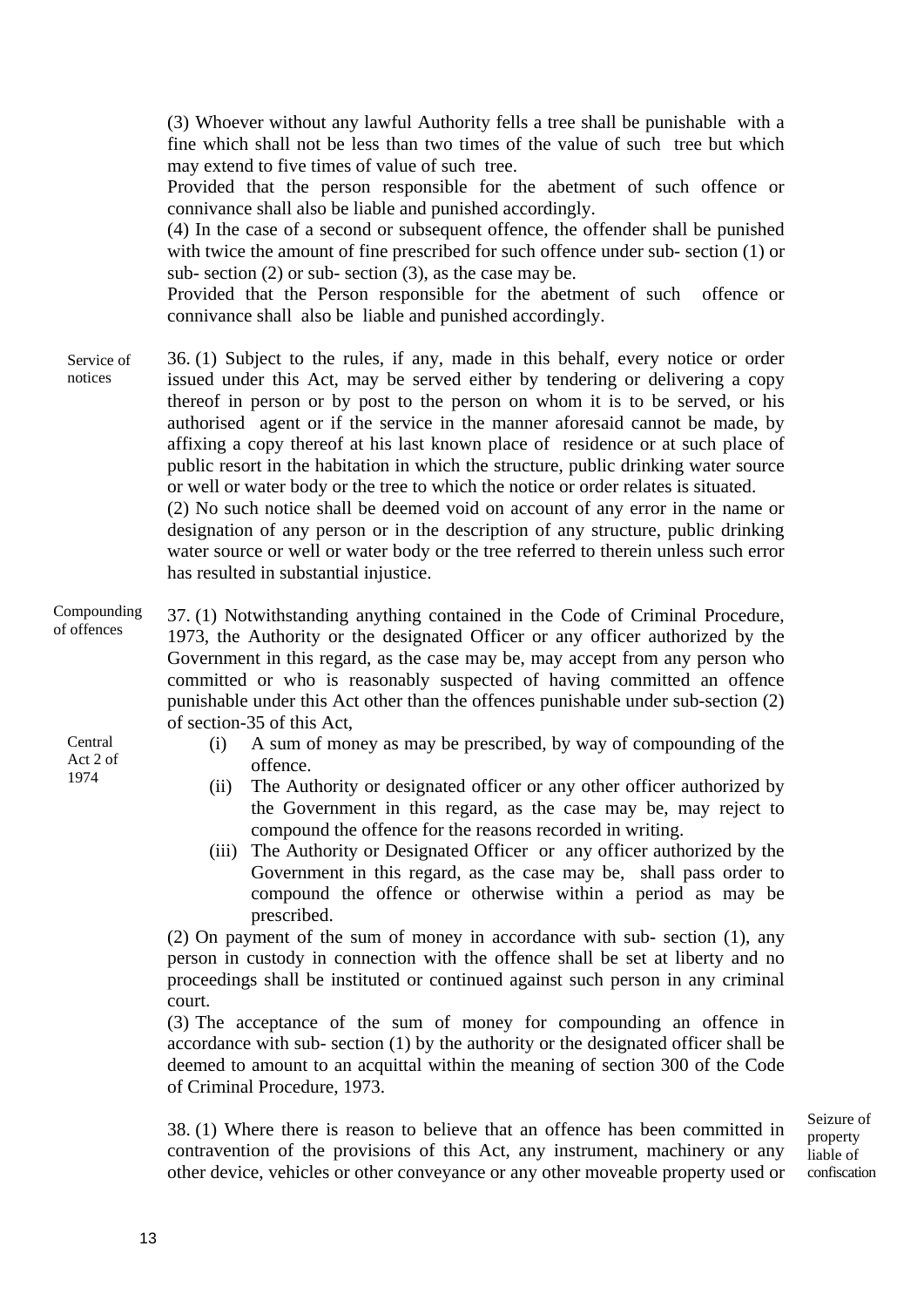involved in committing any such offence may be seized by an officer as authorised by the Government in this behalf and without any unreasonable delay either produce the property seized before the designated officer or any other officer authorised by the Government in this behalf by notification (hereinafter referred to as the authorised officer) or make a report of such seizure and produce the seizures before the Magistrate having jurisdiction to try the offence on account of which the seizure has been made except where the offender agrees in writing forthwith to get the offence compounded under section.37 of the Act . Where the property seized is such that it can not be conveniently transported to the court or authorised officer as the case may be, give custody thereof to any person on his executing a bond undertaking to produce the property before the Court or authorised officer as and when required and to give effect to the further orders of the Court or authorised officer, as the case may be, as to the disposal of the same.

Provided that where the property with respect to which such offence is believed to have been committed is the property of the central or state Government or local bodies and the offender is not known, it shall be sufficient if the officer makes, as soon as may be, a report of the circumstances to the designated officer or any other officer as notified by the Government.

(2) Where an authorised officer seizes under sub-section(1) any instrument, machinery or any other devices, vehicles or other conveyance or any other moveable property or where any instrument, machinery or any other devices, vehicles or other conveyance or any other moveable property is produced before him under sub-section (1) and he is satisfied that an offence has been committed under this Act, in respect thereof, he may order confiscation of any instrument, machinery or any other devices, vehicles or other conveyance or any other moveable property so seized or produced

(3) No order of confiscating any property shall be made under sub-section.(2), unless the person from whom the property is seized is given:-

(a) a notice in writing informing him of the grounds on which it is proposed to confiscate such property;

(b) an opportunity of making a representation in writing within such reasonable time as may be specified in the notice against the grounds for confiscation; and

(c) a reasonable opportunity of being heard in the matter.

(4) Without prejudice to the provisions of sub-section (3), no order of confiscation under sub-section(2) of any instrument, machinery or any other devices, vehicles or other conveyance or any other moveable property shall be made if the owner thereof proves to the satisfaction of the authorised officer that it was used without his knowledge or connivance or the knowledge or connivance of his agent, if any, or the person incharge of such instrument, machinery or any other devices, vehicles or other conveyance or any other moveable property in committing the offence and that each of them had taken all reasonable and necessary precautions against such use.

(5) Any person aggrieved by an order passed under sub-section (2) may within thirty days from the date of communication to him of such order, appeal to the District Court having jurisdiction over the area in which the property has been seized, and the District Court shall after giving an opportunity to the parties to be heard, pass such order as it may think fit and the order of the District Court so passed shall be final.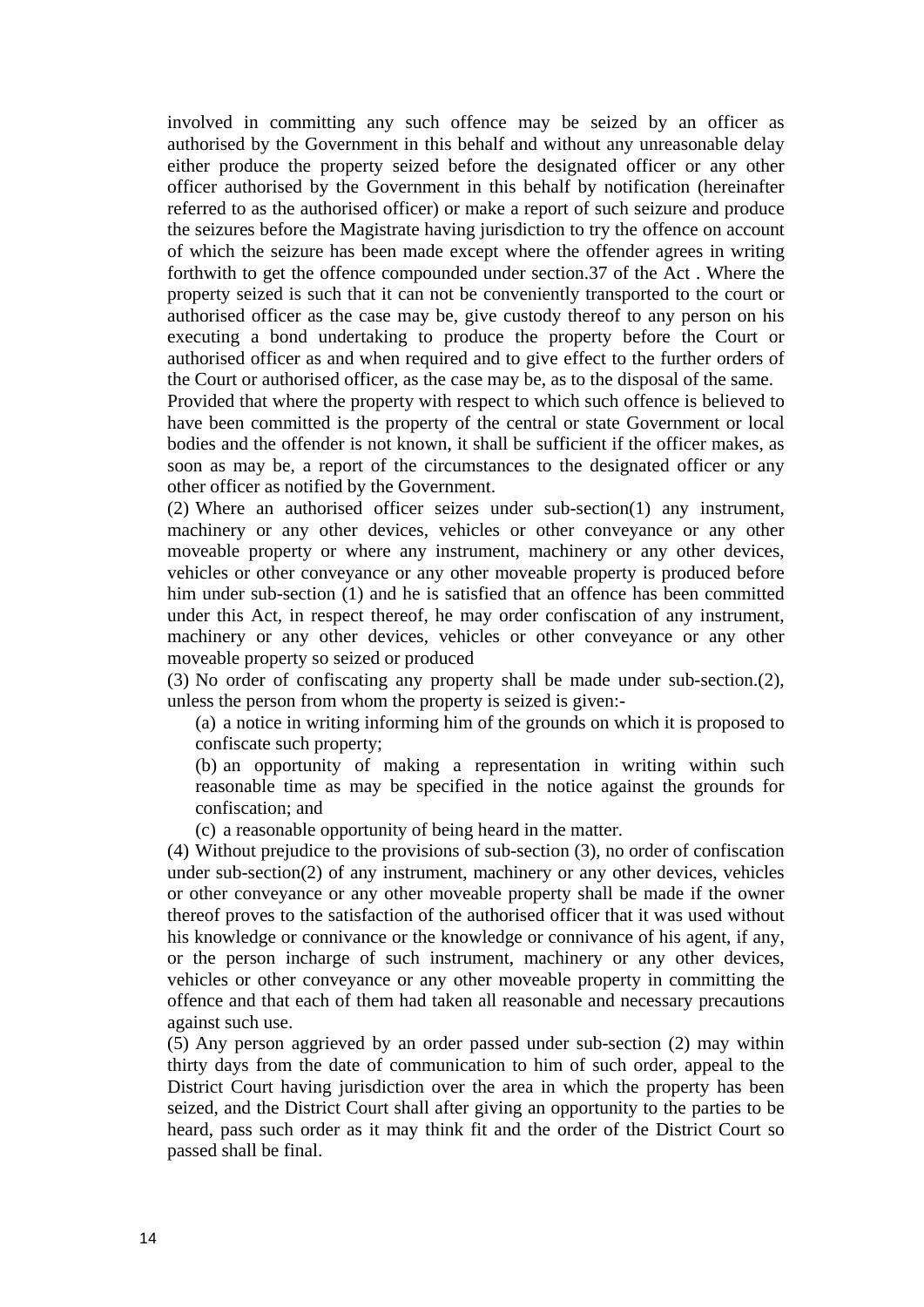(6) Where the offence is compounded under section 37, the property seized shall be released to the person entitled to the possession thereof.

(7) Where the offender is convicted, the property seized shall be ordered to be confiscated except where the owner thereof proves to the satisfaction of the court that it was used without his knowledge or connivance or the knowledge or connivance of his Agent, if any, or the person in charge of the property in committing the offence and that each of them had taken all reasonable and necessary precautions against such use.

(8) Except in so far as expressly provided in this section, the provisions of the Code of Criminal Procedure, 1973 shall mutatis mutandis apply to the seizure and disposal of such property. Central Act 2 of 1974

39. The provisions of this Act shall have effect notwithstanding anything to the contrary contained in any other law for the time being in force. **Overriding** effect

40. The Government may, by notification and subject to such restrictions and conditions as may be specified in such notification, exempt any area or areas from the application of the provisions of this Act. Exemptions

41. The authority shall create a separate fund to be called the Andhra Pradesh Water, Land and Trees Authority Fund, to which shall be credited all monies received by the Authority including,- The Fund

- (a) all cesses or surcharges levied and collected under the Act;
- (b) all penalties received by the Authority as prescribed under the Act;
- (c) all money received by the Authority as fees prescribed under the Act;
- (d) all grants made by the Government.

42. The Authority shall, on or before 31st day of October every year prepare in such form as may be prescribed by the rules an annual budget estimate in respect of the ensuing financial year of the estimated income and expenditure of the Authority including those at district and mandal level and shall submit it to the Government for approval and inclusion in the State budget. Budget

43. (1) The Authority shall maintain books of account and other books in relation to the business and transactions in such form and in such manner as may be prescribed. Accounts and Audit

(2) The accounts of the Authority shall be audited by an auditor appointed by the Government.

(3) The Authority shall send a copy of the accounts audited together with a copy of the report of the auditor thereon to the Government within nine months from the end of the financial year.

(4) The Government shall cause the accounts of the Authority together with the audit report thereon forwarded to it under sub- section (3) to be laid before the Legislative Assembly of the State, as far as possible before the expiry of the year next succeeding the year to which the accounts and report relate.

44. If any doubt or difficulty arises in giving effect to the provisions of this Act, the Government may, by order make provisions or give such directions, not inconsistent with the provisions of this Act, as may appear to it to be necessary or expedient for the removal of the doubt or difficulty. Powers to remove doubts and difficulties